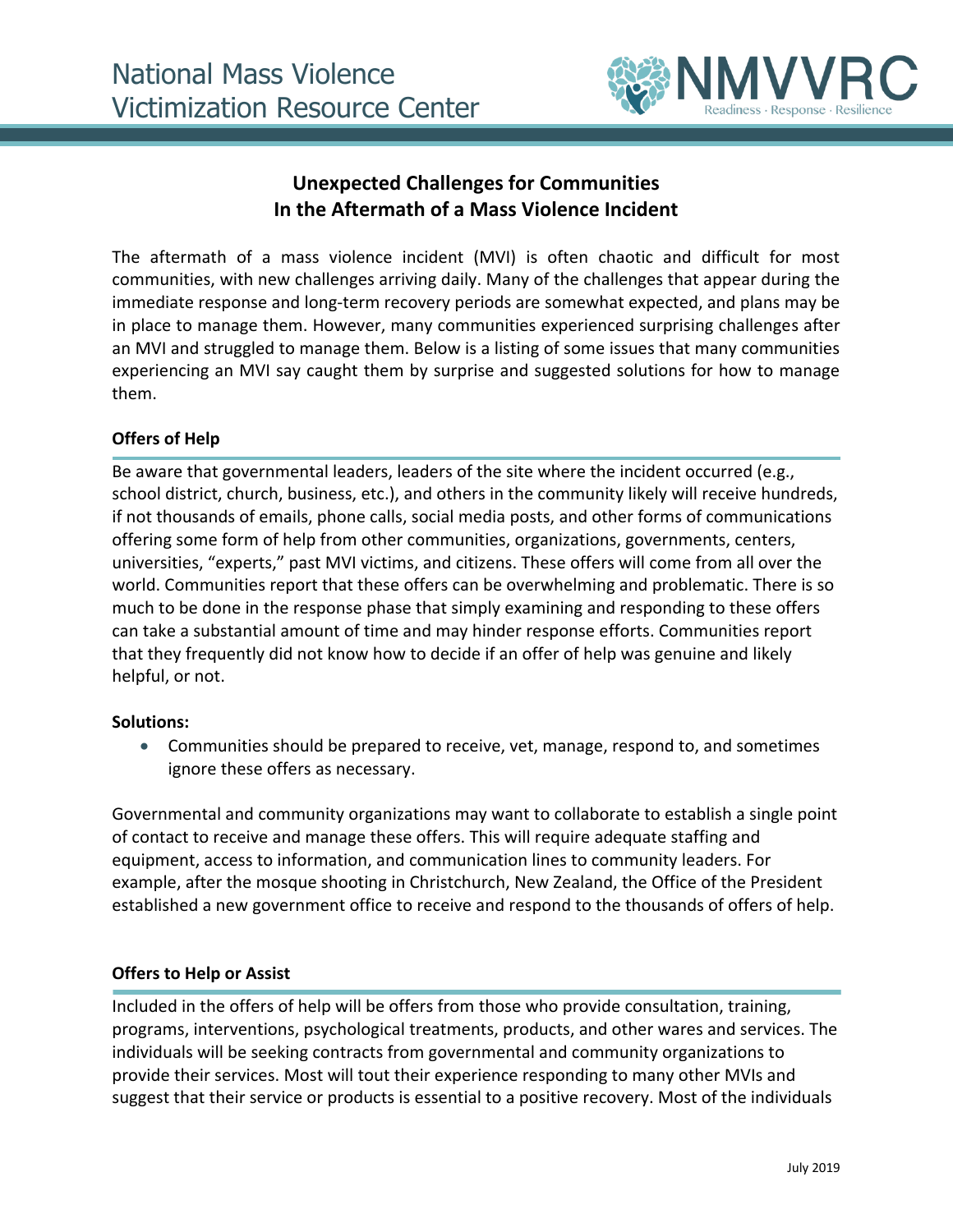will be legitimate and have the experience they claim. However, some may overstate their expertise and the impact of their service or product.

## **Solutions:**

- Communities should have a process for receiving and vetting these individuals first to insure their legitimacy and their claimed expertise and experience.
- Second, communities need to assess the worthiness of the services, programs and products in terms of their forma scientific or evaluation support, utility to other communities who have used them, applicability to their community situation, cost, sustainability, and other factors.
- A collaborative approach between governmental and community service agencies can be helpful in making these decisions.

#### **Frauds and Scams**

Unfortunately, some people seek to take advantage of victims, survivors, community members, and the public in the aftermath of an MVI through frauds and scams. Many communities report problems with fake donation appeals for victims' healthcare costs, funeral expenses, housing, transportation, clothing, college costs, employment and other items that may be particularly challenging or emotional for victims. They play on the perceived needs of victims and the compassion and sympathy of people who want to help. These fraudulent solicitations may be conducted by telephone, by email or mail, through social media, or online. For example, despite the best efforts of the company to identify and quash them, fake GoFundMe accounts are often a problem.

#### **Solutions:**

- Widely disseminate information to victims, survivors, and the public about the true needs of victims, legitimate fundraising channels that can be used, and cautions against possible scams.
- Actively seek information about fundraising campaigns and determine if they are legitimate.
- Work with online companies to identify fraudulent websites and accounts.
- Report all fraudulent activity to law enforcement.

# **Well-intended, but Unnecessary Fund Solicitation**

Out of their desire to do something to help victims and survivors of an MVI, some people and organizations may conduct fundraising campaigns or solicit goods and services for victims. They